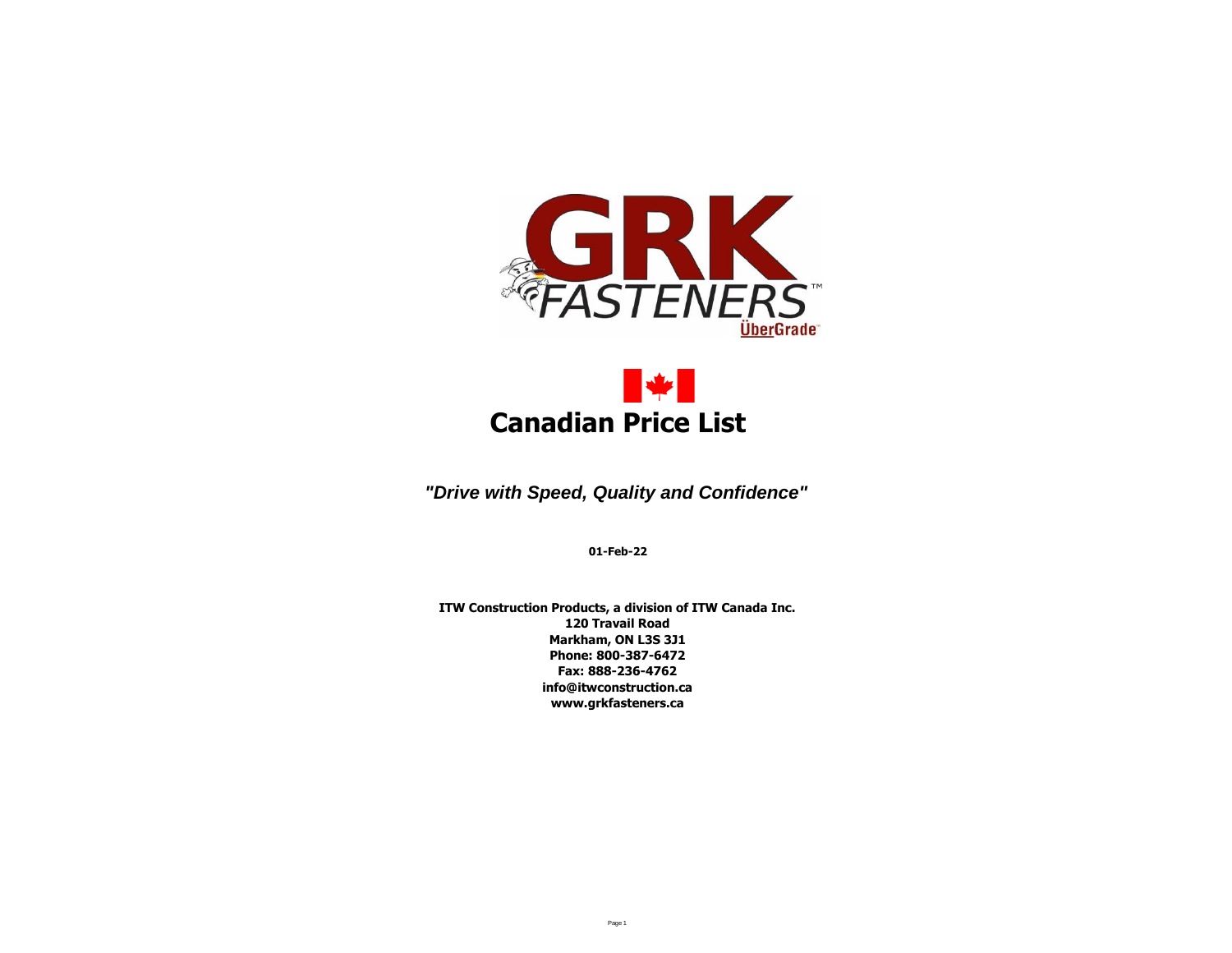



| <b>R4™ MULTI PURPOSE FRAMING SCREW</b> |                              |          |       |         |                     |                                  |          |                        |                          |                         |              |                |     |          |                         |              |
|----------------------------------------|------------------------------|----------|-------|---------|---------------------|----------------------------------|----------|------------------------|--------------------------|-------------------------|--------------|----------------|-----|----------|-------------------------|--------------|
| <b>U.S. Standard Size</b>              | <b>Metric</b><br><b>Size</b> | Part No. | Qty   | \$/100  | \$/box              | <b>UPC</b>                       | Part No. | <b>Qty</b>             | \$/pail                  | <b>Master</b><br>Carton | <b>UPC</b>   | Part No.   Qty |     | \$/box   | <b>Master</b><br>Carton | <b>UPC</b>   |
|                                        |                              |          |       |         | <b>BULK PRICING</b> |                                  |          | <b>PRO-PAK PRICING</b> | <b>HANDY-PAK PRICING</b> |                         |              |                |     |          |                         |              |
| #8 x 1-1/2"                            | $4.0 \times 40$              |          |       |         |                     |                                  | 01073    | 1.000                  | \$88.53                  |                         | 772691010735 |                |     |          |                         |              |
| #8 x 2"                                | $4.0 \times 50$              |          |       |         |                     |                                  | 01077    | 850                    | \$88.53                  |                         | 772691010773 | 02077          | 100 | \$12.26  | 20                      | 772691020772 |
| #9 x 1-3/4"                            | $4.5 \times 45$              |          |       |         |                     |                                  |          |                        |                          |                         |              | 02097          | 100 | \$13.15  | 20                      | 772691020970 |
| #9 x 2"                                | $4.5 \times 50$              | 00099    | 3,700 | \$11.59 | S.                  | 428.76 772691000996              | 01099    | 690                    | \$88.53                  |                         | 772691010995 |                |     |          |                         |              |
| #9 x 2-1/2"                            | $4.5 \times 63$              | 00101    | 2,900 | \$14.00 | - \$                | 405.86 772691001016              | 01101    | 575                    | \$88.53                  |                         | 772691011015 | 02101          | 100 | \$16.48  | 10                      | 772691021014 |
| #9 x 2-3/4"                            | $4.5 \times 70$              |          |       |         |                     |                                  | 01103    | 480                    | \$88.53                  |                         | 772691011039 |                |     |          |                         |              |
| #9 x 3-1/8"                            | $4.5 \times 80$              | 00105    | 1,900 | \$19.21 | \$                  | 364.93 772691001054              | 01105    | 425                    | \$88.53                  |                         | 772691011053 | 02105          | 100 | \$23.71  | 10                      | 772691021052 |
| #10 x 2-1/2"                           | $5.0 \times 63$              | 00133    | 2.500 | \$16.99 | $\mathcal{L}$       | 424.79 772691001337 01133        |          | 470                    | \$88.53                  |                         | 772691011336 |                |     |          |                         |              |
| #10 x 2-3/4"                           | $5.0 \times 70$              | 00135    | 2,000 | \$19.06 | -S                  | 381.28 772691001351              |          |                        |                          |                         |              |                |     |          |                         |              |
| #10 x 3-1/8"                           | $5.0 \times 80$              | 00137    | 1.500 | \$22.51 |                     | \$ 337.60 772691001375           | 01137    | 350                    | \$88.53                  | $\overline{2}$          | 772691011374 | 02137          | 100 | \$28.73  | 10                      | 772691021373 |
| #10 x 3-1/2"                           | $5.0 \times 90$              | 00139    | 1.200 | \$26.76 | \$                  | 321.16 772691001399              | 01139    | 300                    | \$88.53                  |                         | 772691011398 | 02139          | 50  | \$17.30  | 10                      | 772691021397 |
| #10 x 4"                               | $5.0 \times 100$             | 00141    | 1.000 | \$30.72 |                     | \$ 307.15 772691001412           | 01141    | 270                    | \$88.53                  |                         | 77269101141  | 02141          | 50  | \$19.85  | 10                      | 772691021410 |
| #10 x 4-3/4"                           | $5.0 \times 120$             | 00143    | 800   | \$36.47 |                     | \$ 291.74 772691001436 01143     |          | 230                    | \$88.53                  |                         | 772691011435 | 02143          | 50  | \$22.60  | 10                      | 772691021434 |
| #12/14 x 4"                            | $6.0 \times 100$             | 00165    | 800   | \$44.71 | \$                  | 357.68 772691001658              |          |                        |                          |                         |              |                |     |          |                         |              |
| #12/14 x 5-5/8"                        | $6.0 \times 140$             | 00173    | 600   | \$72.00 |                     | \$431.98 772691001733            |          |                        |                          |                         |              | 02173          | 50  | \$43.83  | 10                      | 772691021731 |
| #12/14 x 6-3/8"                        | $6.0 \times 160$             | 00177    | 1.000 | \$93.84 |                     | \$938.35 772691001771            |          |                        |                          |                         |              | 02177          | 50  | \$52.91  | 9                       | 772691021779 |
| #12/14 x 7-1/4"                        | $6.0 \times 180$             | 00179    | 1.000 |         |                     | \$147.35 \$1,473.45 772691001795 |          |                        |                          |                         |              | 02179          | 50  | \$83.03  | 9                       | 772691021793 |
| #12/14 x 8"                            | $6.0 \times 200$             | 00181    | 500   |         |                     | \$204.96 \$1,024.81 772691001818 |          |                        |                          |                         |              | 02181          | 50  | \$118.93 | 9                       | 772691021816 |
| #12/14 x 10"                           | $6.0 \times 250$             |          |       |         |                     |                                  |          |                        |                          |                         |              | 02187          | 50  | \$158.80 |                         | 772691021878 |
| #12/14 x 12"                           | 6.0 x 300                    |          |       |         |                     |                                  |          |                        |                          |                         |              | 02193          | 50  | \$197.99 |                         | 772691021939 |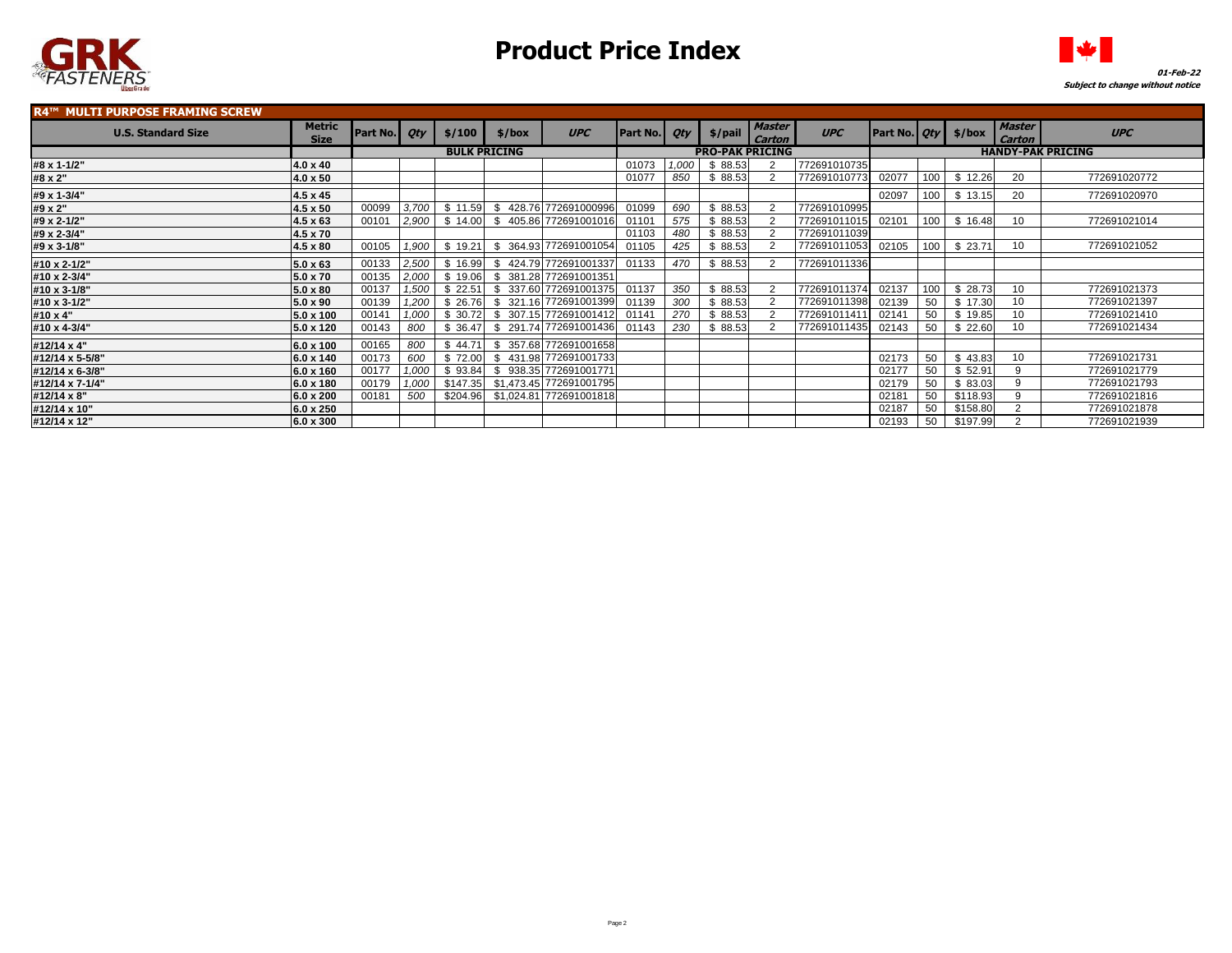



| <b>RSS™ STRUCTURAL SCREW</b>              |                       |          |       |                                   |          |                                  |          |     |                        |                         |              |                     |            |           |                         |                          |
|-------------------------------------------|-----------------------|----------|-------|-----------------------------------|----------|----------------------------------|----------|-----|------------------------|-------------------------|--------------|---------------------|------------|-----------|-------------------------|--------------------------|
| <b>U.S. Standard Size</b>                 | Metric                | Part No. | Qty   | <b>INVOIC</b>                     | \$/box   | <b>UPC</b>                       | Part No. | Qty | \$/pail                | <b>Master</b>           | <b>UPC</b>   | Part No. <i>Qty</i> |            | \$/pail   | <b>Master</b>           | <b>UPC</b>               |
|                                           | <b>Size</b>           |          |       | $E$ \$/100<br><b>BULK PRICING</b> |          |                                  |          |     | <b>PRO-PAK PRICING</b> |                         |              |                     |            |           | Carton                  | <b>HANDY-PAK PRICING</b> |
| #10 x 1-1/2"                              | $5.0 \times 40$       | 10127    | 2,300 | \$23.06                           |          | \$530.49772691101273             |          |     |                        |                         |              |                     |            |           |                         |                          |
| #10 x 2-3/4"                              | 5.0 x 70              | 10135    | 1.000 | \$31.35                           | \$313.53 | 772691101358                     |          |     |                        |                         |              |                     |            |           |                         |                          |
| #10 x 3-1/8"                              | 5.0 x 80              | 10137    | 800   | \$34.22                           |          | \$273.76 772691101372            |          |     |                        |                         |              | 12137               | 50         | \$20.68   | 10                      | 772691121370             |
| $1/4$ " x 1-1/2"                          | 6.0 x 40              | 10151    | 1,000 | \$28.87                           |          | \$288.66 772691101518            |          |     |                        |                         |              | 12151               | 50         | \$18.28   | 20                      | 772691121516             |
| $1/4" \times 2"$                          | $6.0 \times 50$       | 10155    | 800   | \$36.23                           |          | \$289.86 772691101556            |          |     |                        |                         |              | 12155               | 50         | \$22.90   | 10                      | 772691121554             |
| $1/4"$ x 2-1/2"                           | 6.0 x 63              | 10157    | 700   | \$39.23                           |          | \$274.59 772691101570            |          |     |                        |                         |              | 12157               | 50         | \$24.80   | 10                      | 772691121578             |
| $1/4$ " x 3-1/8"                          | $6.0 \times 80$       | 10161    | 500   | \$49.59                           |          | \$247.95 772691101617            |          |     |                        |                         |              | 12161               | 50         | \$31.35   | 10 <sup>1</sup>         | 772691121615             |
| $1/4$ " x 3-1/2"                          | 6.0 x 90              | 10163    | 400   | \$55.18                           |          | \$220.72 772691101631            |          |     |                        |                         |              | 12163               | 50         | \$34.91   | 10                      | 772691121639             |
| 5/16" x 2-1/2"                            | $7.0 \times 63$       | 10217    | 600   | \$50.02                           |          | \$ 300.10 772691102171           | 12217    | 100 | \$ 60.59               | 9                       | 772691122179 |                     |            |           |                         |                          |
| 5/16" x 2-3/4"                            | $7.0 \times 70$       | 10219    | 500   | \$58.50                           | \$292.50 | 772691102195                     | 12219    | 100 | \$ 67.93               | 2                       | 772691122193 |                     |            |           |                         |                          |
| 5/16" x 3-1/8"                            | 7.0 x 80              | 10221    | 500   | \$66.93                           |          | \$ 334.65 772691102218           | 12221    | 100 | \$78.43                | 2                       | 772691122216 | 14221               | 25         | \$23.50   | 10                      | 772691142214             |
| 5/16" x 3-1/2"                            | 7.0 x 90              | 10223    | 500   | \$68.73                           |          | \$343.67 77269110223             | 12223    | 100 | \$84.38                | 2                       | 772691122230 |                     |            |           |                         |                          |
| 5/16" x 4"                                | 7.0 x 100             | 10225    | 400   | \$70.89                           |          | \$283.54 772691102256            | 12225    | 100 | \$85.06                | 2                       | 772691122254 | 14225               | 25         | \$25.50   | 10                      | 772691142252             |
| 5/16" x 5-1/8"                            | 7.0 x 130             | 10231    | 300   | \$104.99                          |          | \$ 314.98 77269110231            | 12231    | 50  | \$ 66.33               | 9                       | 772691122315 | 14231               | 20         | \$31.85   | 10                      | 772691142313             |
| $5/16" \times 6"$                         | 7.0 x 150             | 10235    | 300   | \$136.86                          |          | \$410.57 772691102355            | 12235    | 50  | \$86.42                | 9                       | 772691122353 | 14235               | 20         | \$ 39.75  | 10                      | 772691142351             |
| 3/8" x 3-1/8"                             | $8.0 \times 80$       | 10273    | 400   | \$106.60                          | \$       | 426.41 772691102737              | 12273    | 50  | \$61.92                | 9                       | 772691122735 |                     |            |           |                         |                          |
| $3/8" \times 4"$                          | $8.0 \times 100$      | 10275    | 400   | \$126.63                          |          | \$506.50 772691102751            | 12275    | 50  | \$73.58                | 9                       | 772691122759 |                     |            |           |                         |                          |
| 3/8" x 5-1/8"                             | 8.0 x 130             | 10278    | 300   | \$163.92                          |          | \$491.76 772691102782            | 12278    | 50  | \$95.13                | 2                       | 772691122780 |                     |            |           |                         |                          |
| $3/8" \times 6"$                          | 8.0 x 150             | 10281    | 300   | \$195.47                          |          | \$586.41 772691102812            | 12281    | 50  | \$113.49               | 2                       | 772691122810 |                     |            |           |                         |                          |
| 3/8" x 7-1/4"                             | 8.0 x 180             | 10285    | 200   | \$234.20                          |          | \$468.39 772691102850            | 12285    | 50  | \$151.49               | 2                       | 772691122858 |                     |            |           |                         |                          |
| $3/8" \times 8"$                          | 8.0 x 200             | 10287    | 300   | \$310.48                          |          | \$931.45 772691102874            | 12287    | 50  | \$180.74               | 2                       | 772691122872 |                     |            |           |                         |                          |
| 3/8" x 10"                                | 8.0 x 250             | 10293    | 300   | \$489.38                          |          | \$1,468.13 772691102935          | 12293    | 50  | \$308.28               | 2                       | 772691122933 |                     |            |           |                         |                          |
| 3/8" x 12"                                | 8.0 x 300             | 10299    | 300   | \$565.68                          |          | \$1,697.05 772691102997          | 12299    | 50  | \$345.47               | 2                       | 772691122995 |                     |            |           |                         |                          |
| 3/8" x 14-1/8"                            | 8.0 x 360             | 10307    | 200   | \$702.49                          |          | \$1,404.97 772691103079          | 12307    | 50  | \$385.34               | 2                       | 772691123077 |                     |            |           |                         |                          |
| 3/8" x 16"                                | 8.0 x 400             | 10311    | 100   | \$786.65                          |          | \$786.65 772691103116            | 12311    | 50  | \$471.73               | 2                       | 772691123114 |                     |            |           |                         |                          |
| <b>RSS™ BLISTER-PAK</b>                   |                       |          |       |                                   |          |                                  |          |     |                        |                         |              |                     |            |           |                         |                          |
| <b>U.S. Standard Size</b>                 | Metric<br><b>Size</b> | Part No. | Qty   | \$/card                           | Qty/box  | <b>UPC</b>                       |          |     |                        |                         |              |                     |            |           |                         |                          |
| 5/16" x 3-1/8"                            | 7.0 x 80              | 13221    | 15    | \$19.25                           | 6        | 772691132215                     |          |     |                        |                         |              |                     |            |           |                         |                          |
| 5/16" x 4"                                | $7.0 \times 100$      | 13225    | 12    | \$19.25                           | 6        | 772691132253                     |          |     |                        |                         |              |                     |            |           |                         |                          |
| 5/16" x 5-1/8"                            | $7.0 \times 130$      | 13231    | 10    | \$19.25                           | 6        | 772691132314                     |          |     |                        |                         |              |                     |            |           |                         |                          |
| 5/16" x 6"                                | 7.0 x 150             | 13235    | 8     | \$19.25                           | 6        | 772691132352                     |          |     |                        |                         |              |                     |            |           |                         |                          |
| <b>RSS™ JTS - JOIST &amp; TRUSS SCREW</b> |                       |          |       |                                   |          |                                  |          |     |                        |                         |              |                     |            |           |                         |                          |
|                                           | Metric                |          |       | <b>INVOIC</b>                     |          |                                  |          |     |                        | <b>Master</b>           |              |                     |            |           | <b>Master</b>           |                          |
| <b>U.S. Standard Size</b>                 | <b>Size</b>           | Part No. | Qty   | $E$ \$/100                        | \$/box   | <b>UPC</b>                       | Part No. | Qty | \$/pail                | Carton                  | <b>UPC</b>   | Part No. <i>Qty</i> |            | \$/pail   | Carton                  | <b>UPC</b>               |
|                                           |                       |          |       | <b>BULK PRICING</b>               |          |                                  |          |     | <b>PRO-PAK PRICING</b> |                         |              |                     |            |           |                         | <b>HANDY-PAK PRICING</b> |
| $1/4" \times 5"$                          | 6.3 x 127             | 91735    | 300   |                                   |          | $$105.19$ $$315.56$ 772691917355 |          |     |                        |                         |              |                     |            |           |                         |                          |
| <b>RSS™ LTF - TIMBER FRAME SCREW</b>      |                       |          |       |                                   |          |                                  |          |     |                        |                         |              |                     |            |           |                         |                          |
| <b>U.S. Standard Size</b>                 | Metric<br><b>Size</b> | Part No. | Qty   | <b>INVOIC</b><br>E \$/100         | \$/box   | <b>UPC</b>                       | Part No. | Qty | \$/pail                | <b>Master</b><br>Carton | <b>UPC</b>   | Part No.            | <b>Qty</b> | $$/$ pail | <b>Master</b><br>Carton | <b>UPC</b>               |
|                                           |                       |          |       | <b>BULK PRICING</b>               |          |                                  |          |     | <b>PRO-PAK PRICING</b> |                         |              |                     |            |           |                         | <b>HANDY-PAK PRICING</b> |
| $3/8" \times 8"$                          | 8.0 x 200             | 91287    | 300   | \$325.54                          |          | \$976.63 772691912879            |          |     |                        |                         |              | 93287               | 50         | \$180.74  | 2                       | 772691932877             |
| 3/8" x 10"                                | 8.0 x 250             | 91293    | 300   | \$489.38                          |          | \$1.468.13 772691912930          |          |     |                        |                         |              | 93293               | 50         | \$308.28  | 2                       | 772691932938             |
| 3/8" x 12"                                | 8.0 x 300             | 91299    | 300   | \$565.68                          |          | \$1,697.05 772691912992          |          |     |                        |                         |              | 93299               | 50         | \$345.47  | $\overline{2}$          | 772691932990             |
| 3/8" x 15"                                | 8.0 x 375             | 91308    | 300   | \$742.95                          |          | \$2,228.84 772691913081          |          |     |                        |                         |              | 93308               | 50         | \$427.22  | 2                       | 772691933089             |
| 3/8" x 20"                                | 8.0 x 500             |          |       |                                   |          |                                  |          |     |                        |                         |              | 93323               | 25         | \$281.91  | 6                       | 772691933232             |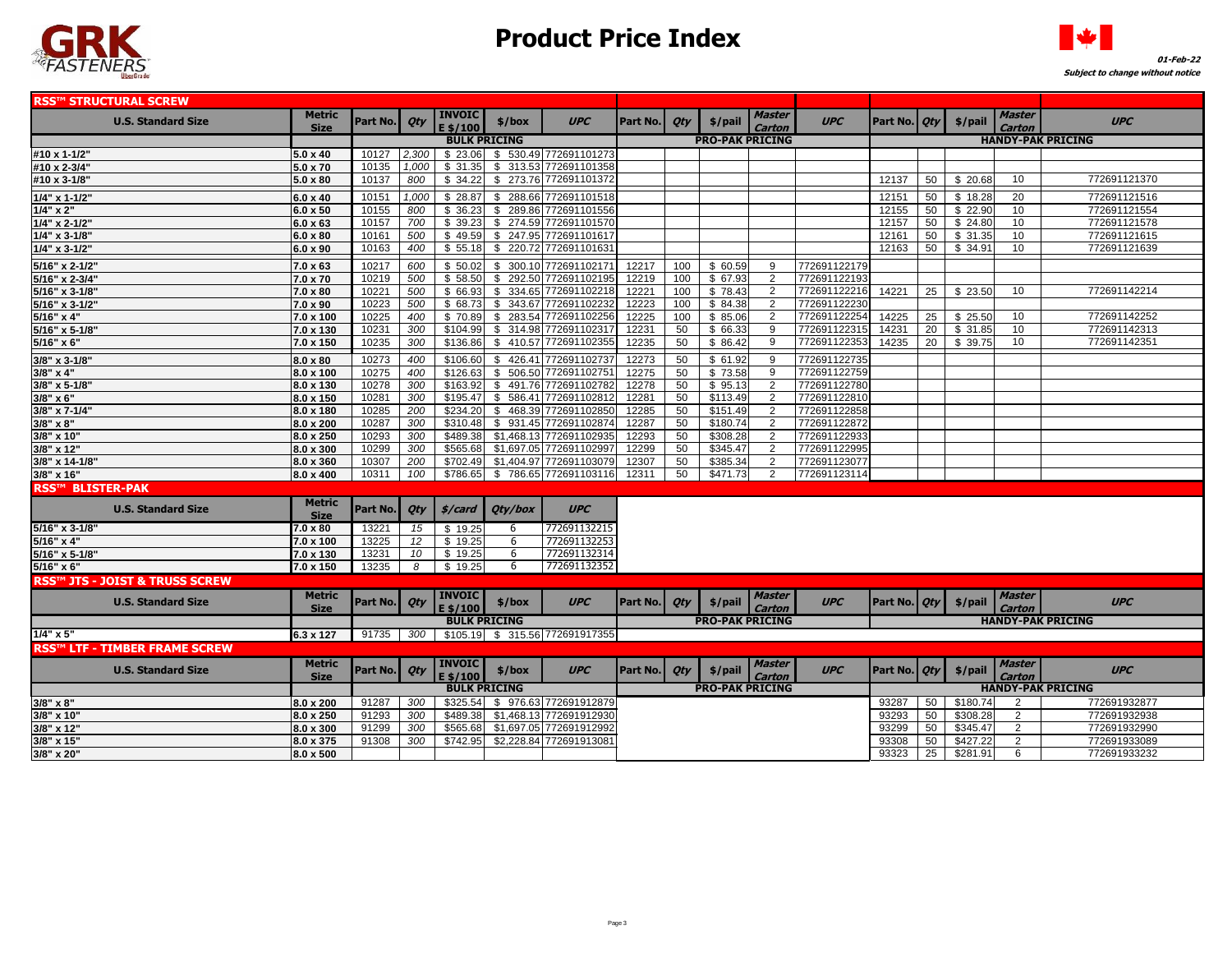



| LOW PROFILE CABINET™ SCREW             |                              |                |       |                           |        |                                |          |            |                        |                                |              |                     |     |             |                                |                          |
|----------------------------------------|------------------------------|----------------|-------|---------------------------|--------|--------------------------------|----------|------------|------------------------|--------------------------------|--------------|---------------------|-----|-------------|--------------------------------|--------------------------|
| <b>U.S. Standard Size</b>              | <b>Metric</b><br><b>Size</b> | Part No.       | Oty   | <b>INVOIC</b><br>E \$/100 | \$/box | <b>UPC</b>                     | Part No. | Qty        | $$$ /pail              | <b>Master</b><br>Carton        | <b>UPC</b>   | Part No.   Qty      |     | $$/$ pail   | Master<br><b>Carton</b>        | <b>UPC</b>               |
|                                        |                              |                |       | <b>BULK PRICING</b>       |        |                                |          |            | <b>PRO-PAK PRICING</b> |                                |              |                     |     |             |                                | <b>HANDY-PAK PRICING</b> |
| #8 x 1"                                | $4.0 \times 25$              |                |       |                           |        |                                |          |            |                        |                                |              | 12067               | 100 | \$9.03      | 20                             | 772691120670             |
| #8 x 1-1/4"                            | $4.0 \times 30$              | 10069          | 4.000 |                           |        | \$ 7.83 \$ 313.06 772691100696 |          |            |                        |                                |              | 12069               | 100 | \$<br>9.07  | 20                             | 772691120694             |
| #8 x 1-1/2"                            | $4.0 \times 40$              |                |       |                           |        |                                |          |            |                        |                                |              | 12073               | 100 | \$10.51     | 10                             | 772691120731             |
| #8 x 1-3/4"                            | $4.0 \times 45$              |                |       |                           |        |                                |          |            |                        |                                |              | 12075               | 100 | \$11.99     | 10                             | 772691120755             |
| #8 x 2"                                | $4.0 \times 50$              |                |       |                           |        |                                |          |            |                        |                                |              | 12077               | 100 | \$15.05     | 10                             | 772691120779             |
| #8 x 2-1/2"                            | $4.0 \times 63$              |                |       |                           |        |                                |          |            |                        |                                |              | 12079               | 100 | \$17.57     | 10                             | 772691120793             |
| ™ TRIM HEAD SCREW<br><b>IN/TRIM'</b>   |                              |                |       |                           |        |                                |          |            |                        |                                |              |                     |     |             |                                |                          |
| <b>U.S. Standard Size</b>              | <b>Metric</b><br><b>Size</b> | Part No.       | Oty   | <b>INVOIC</b><br>E \$/100 | \$/box | <b>UPC</b>                     | Part No. | Qty        | $$$ /pail              | <b>Master</b><br>Carton        | <b>UPC</b>   | Part No. <i>Qty</i> |     | \$/pail     | Master<br>Carton               | <b>UPC</b>               |
|                                        |                              |                |       | <b>BULK PRICING</b>       |        |                                |          |            | <b>PRO-PAK PRICING</b> |                                |              |                     |     |             |                                | <b>HANDY-PAK PRICING</b> |
| #8 x 1-1/4"                            | $4.0 \times 30$              |                |       |                           |        |                                |          |            |                        |                                |              | 17720               | 100 | 10.22       | 20                             | 772691177209             |
| #8 x 1-1/2"                            | $4.0 \times 40$              |                |       |                           |        |                                |          |            |                        |                                |              | 17724               | 100 | 10.65       | $\overline{20}$                | 772691177247             |
| #8 x 2"                                | $4.0 \times 50$              |                |       |                           |        |                                |          |            |                        |                                |              | 17728               | 100 | 13.38       | 20                             | 772691177285             |
| #8 x 2-1/2"                            | $4.0 \times 63$              | 15730          | 3,500 | \$13.85                   | \$     | 484.81 772691157300            | 16730    | 605        | \$88.53                | 2                              | 772691167309 | 17730               | 100 | 16.08       | 20                             | 772691177308             |
| #8 x 2-3/4"                            | $4.0 \times 70$              |                |       |                           |        |                                |          |            |                        |                                |              | 17732               | 100 | 17.98       | 20                             | 772691177322             |
| #8 x 3-1/8"                            | $4.0 \times 80$              | 15734          | 2,500 | \$16.34                   | \$     | 408.45 772691157348            |          |            |                        |                                |              | 17734               | 100 | 19.06       | 10                             | 772691177346             |
| #9 x 3-1/8"                            | $4.5 \times 80$              | 15756          | 1,900 | \$24.04                   |        | \$456.71 772691157560          |          |            |                        |                                |              |                     |     |             |                                |                          |
| #9 x 4"                                | 4.5 x 100                    | 15760          | 1,000 | \$49.95                   |        | \$499.53772691157607           |          |            |                        |                                |              | 17760               | 50  | 29.92       | 10                             | 772691177605             |
| #9 x 5"                                | 4.5 x 125                    |                |       |                           |        |                                |          |            |                        |                                |              | 17766               | 50  | 31.92       | 10                             | 772691177667             |
| <b>NHITE FIN/TRIM™ TRIM HEAD SCREW</b> |                              |                |       |                           |        |                                |          |            |                        |                                |              |                     |     |             |                                |                          |
| <b>U.S. Standard Size</b>              | <b>Metric</b>                | Part No.       | Oty   | <b>INVOIC</b>             | \$/box | <b>UPC</b>                     | Part No. | Qty        | $$$ /pail              | <b>Master</b>                  | <b>UPC</b>   | Part No.   Qty      |     | \$/pail     | <b>Master</b>                  | <b>UPC</b>               |
|                                        | <b>Size</b>                  |                |       | $E$ \$/100                |        |                                |          |            |                        | Carton                         |              |                     |     |             | <b>Carton</b>                  |                          |
|                                        |                              |                |       | <b>BULK PRICING</b>       |        |                                |          |            | <b>PRO-PAK PRICING</b> |                                |              |                     |     |             |                                | <b>HANDY-PAK PRICING</b> |
| #8 x 2-1/2"                            | $4.0 \times 63$              |                |       |                           |        |                                |          |            |                        |                                |              | 17830               |     | 100 \$19.26 | 20                             | 772691178305             |
| <b>RT COMPOSITE™ TRIM SCREW</b>        |                              |                |       |                           |        |                                |          |            |                        |                                |              |                     |     |             |                                |                          |
| <b>U.S. Standard Size</b>              | <b>Metric</b>                |                |       |                           |        |                                |          |            |                        |                                |              |                     |     |             |                                |                          |
|                                        |                              |                |       | <b>INVOIC</b>             |        |                                |          |            |                        | <b>Master</b>                  |              |                     |     |             | <b>Master</b>                  |                          |
|                                        | <b>Size</b>                  | Part No.       | Qty   | $E$ \$/100                | \$/box | <b>UPC</b>                     | Part No. | Qty        | $$$ /pail              | Carton                         | <b>UPC</b>   | Part No.   Qty      |     | \$/pail     | Carton                         | <b>UPC</b>               |
|                                        |                              |                |       | <b>BULK PRICING</b>       |        |                                |          |            | <b>PRO-PAK PRICING</b> |                                |              |                     |     |             |                                | <b>HANDY-PAK PRICING</b> |
| #8 x 2"                                | $4.0 \times 50$              |                |       |                           |        |                                |          |            |                        |                                |              | 17077               | 100 | \$14.02     | 20                             | 772691170774             |
| #8 x 2-1/2"                            | $4.0 \times 63$              | 15079          | 3,500 | \$13.85                   |        | \$484.81 772691150790          | 16079    | 605        | \$88.53                | 2                              | 772691160799 | 17079               | 100 | \$16.08     | 20                             | 772691170798             |
| #8 x 3-1/8"                            | $4.0 \times 80$              | 15083          | 2.500 | \$16.34                   |        | \$408.45 772691150837          |          |            |                        |                                |              |                     |     |             |                                |                          |
| <b>WHITE RT COMPOSITE™ TRIM SCREW</b>  |                              |                |       |                           |        |                                |          |            |                        |                                |              |                     |     |             |                                |                          |
| <b>U.S. Standard Size</b>              | <b>Metric</b>                |                |       | <b>INVOIC</b>             |        | <b>UPC</b>                     | Part No. |            |                        | <b>Master</b>                  | <b>UPC</b>   |                     |     |             | <b>Master</b>                  | <b>UPC</b>               |
|                                        | <b>Size</b>                  | Part No.       | Qty   | E \$/100                  | \$/box |                                |          | Qty        | \$/pail                | Carton                         |              | Part No.   Oty      |     | $$/$ pail   | <b>Carton</b>                  |                          |
|                                        |                              |                |       | <b>BULK PRICING</b>       |        |                                |          |            | <b>PRO-PAK PRICING</b> |                                |              |                     |     |             |                                | <b>HANDY-PAK PRICING</b> |
| #8 x 2-1/2"                            | 4.0 x 63                     |                |       |                           |        |                                |          |            |                        |                                |              | 17630               |     | 100 \$19.26 | 20                             | 772691176301             |
| <b>KAMELEON™ COMPOSITE DECK SCREW</b>  |                              |                |       |                           |        |                                |          |            |                        |                                |              |                     |     |             |                                |                          |
| <b>U.S. Standard Size</b>              | <b>Metric</b><br><b>Size</b> | Part No.   Qty |       | <b>INVOIC</b><br>5/100    | \$/box | <b>UPC</b>                     | Part No. | <b>Qty</b> | \$/pail                | <b>Master</b><br><b>Carton</b> | <b>UPC</b>   | Part No. <i>Qty</i> |     | \$/pail     | <b>Master</b><br><b>Carton</b> | <b>UPC</b>               |
|                                        |                              |                |       | <b>BULK PRICING</b>       |        |                                |          |            | <b>PRO-PAK PRICING</b> |                                |              |                     |     |             |                                | <b>HANDY-PAK PRICING</b> |
| #9 x 2-1/2"<br>Grey                    | $4.5 \times 63$              |                |       |                           |        |                                |          |            |                        |                                |              | 67151               | 100 | \$19.11     | 10 <sup>1</sup>                | 772691671516             |
| #9 x 2-1/2"<br>Tan<br>#9 x 2-1/2'      | $4.5 \times 63$              |                |       |                           |        |                                |          |            |                        |                                |              | 67155               | 100 | \$19.11     | 10                             | 772691671554             |